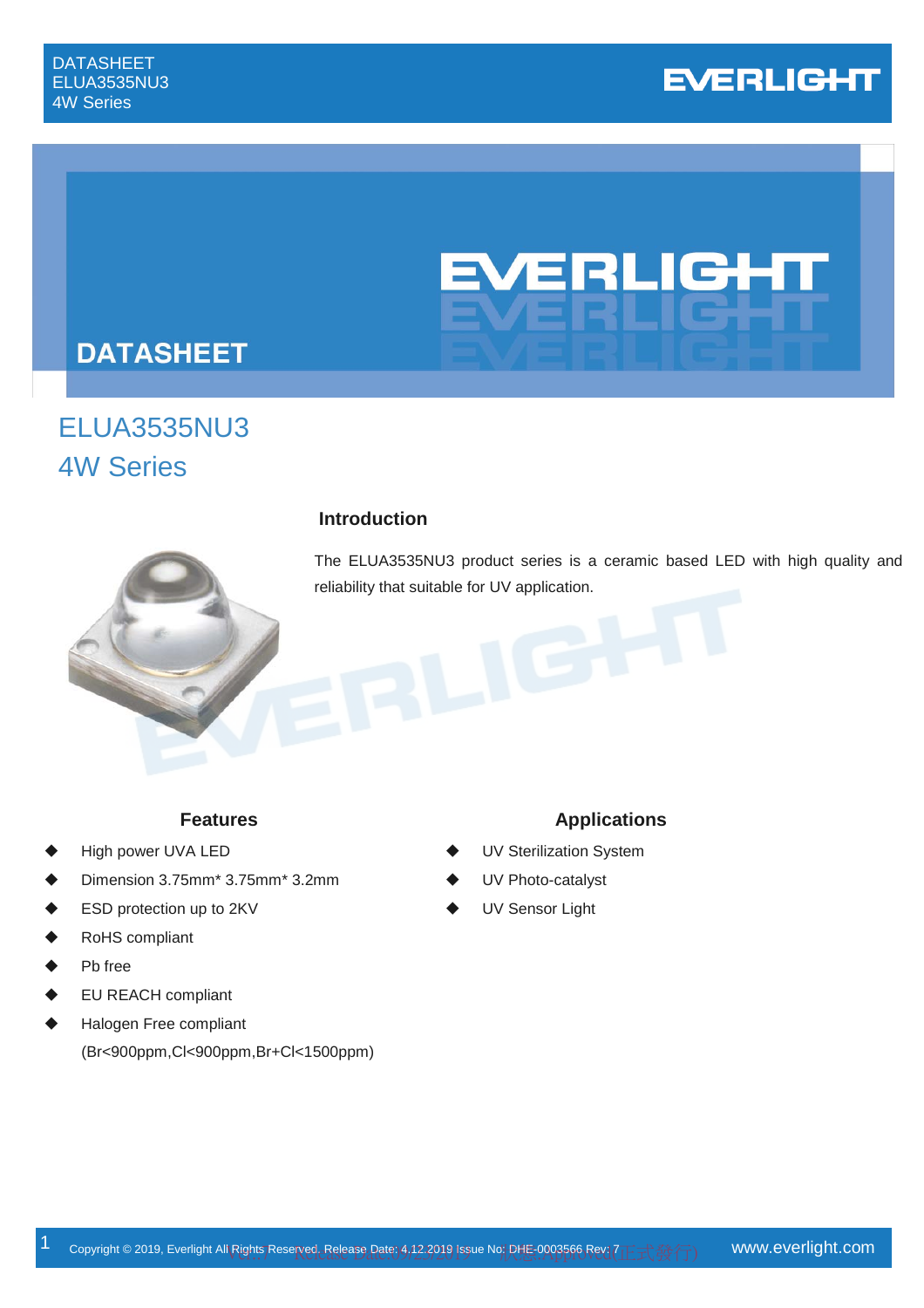

#### **Product Nomenclature**

## **ELUA3535NU3-PXXXXYY36481K0-V41G**

 $EL = Everlight$  $UA = UVA$ 3535 = 3.75mm x 3.75mm Package N = Package Material: AlN  $U =$ Coating: Au  $3 =$  Angle:  $30^\circ$ P = Peak Wavelength  $XXX = Wavelength$  Range [1] YY = Minimum Radiant Flux 3648 = Forward Voltage Spec: 3.6~4.8V 1K0= Forward Current: 1000mA 700= Forward Current: 700 mA (Only 365nm)<br>V = Chip Type: Vertical<br>4 = Chip Size: 43mil  $V =$  Chip Type: Vertical 4 = Chip Size: 43mil  $1 =$  Chip QTY: 1 chip

G = Process Type: Quartz Glass

#### **Notes:**

#### 1. Wavelength Range

| <b>Symbols</b> | <b>Description</b> |
|----------------|--------------------|
| 6070           | 360~370nm          |
| 8090           | 380~390nm          |
| 9000           | 390~400nm          |
| 0010           | 400~410nm          |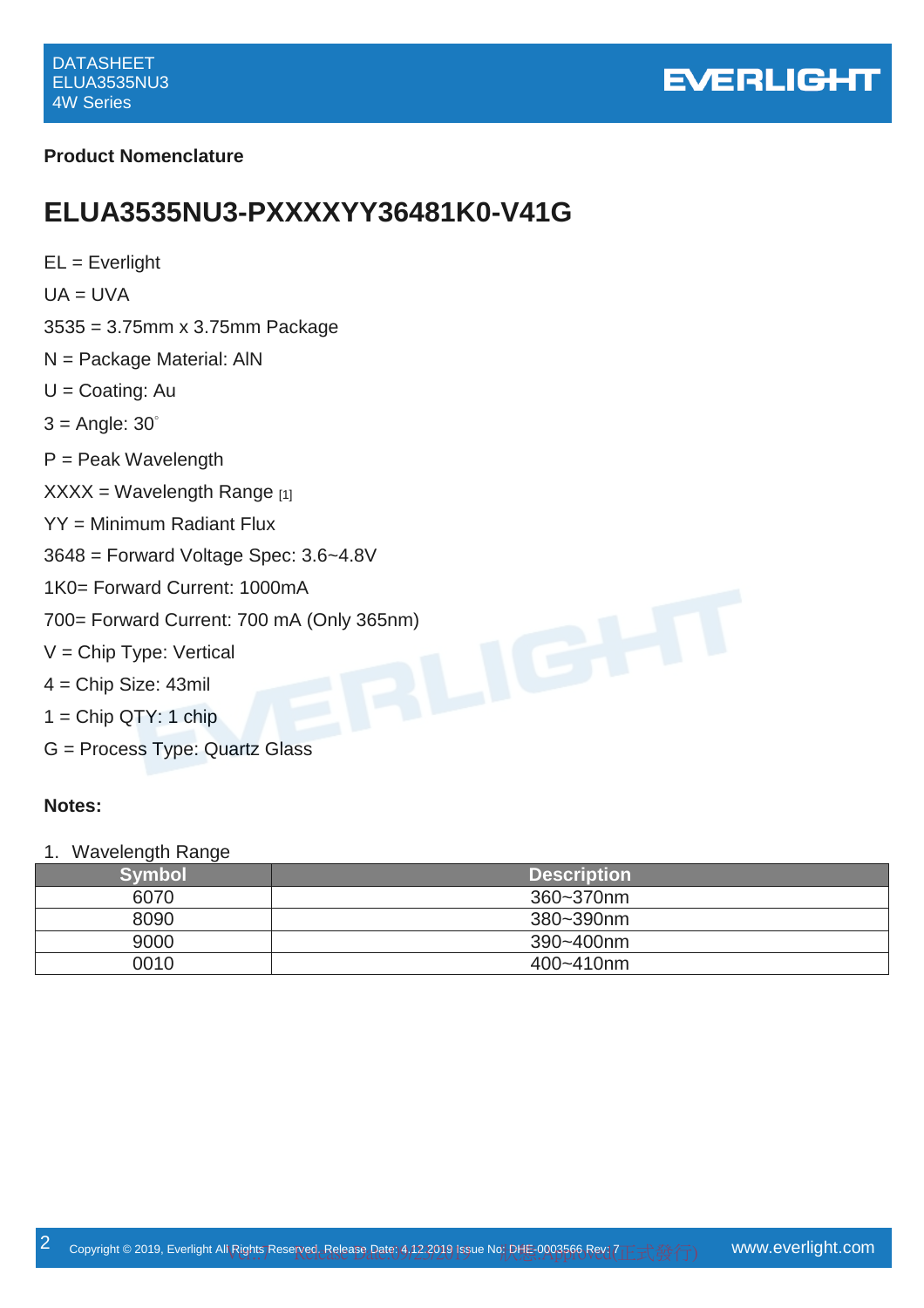#### **Absolute Maximum Ratings**

| <b>Parameter</b>                                            | <b>Symbol</b>               | <b>Ratings</b> | <b>Unit</b> |
|-------------------------------------------------------------|-----------------------------|----------------|-------------|
| Max. DC Forward Current (mA)<br>(For 385nm · 395nm · 405nm) | I۴                          | 1250           | mA          |
| Max. DC Forward Current (mA)(Only 365nm)                    | I۴                          | 700            | mA          |
| Max. ESD Resistance                                         | V <sub>B</sub>              | 2000           | V           |
| <b>Thermal Resistance</b>                                   | $R_{th}$                    | 4              | °C/W        |
| Max. Junction Temperature                                   | ΤJ                          | 105            | $^{\circ}C$ |
| <b>Operating Temperature</b>                                | $\mathsf{T}_{\mathsf{Opt}}$ | $-10 - +100$   | °C          |
| Storage Temperature                                         | $\mathsf{T}_{\mathsf{Stg}}$ | $-40 - +100$   | °C          |

#### **PN of the ELUA3535NU3 series: UVA LEDs**

| Order Code of ELUA3535NU6         | <b>Minimum</b><br><b>Radiant</b><br>Flux(mW) | <b>Typical</b><br><b>Radiant</b><br>Flux (mW) | <b>Maximum</b><br><b>Radiant</b><br>Flux (mW) | Peak<br>Wavelength<br>(nm) | <b>Forward</b><br><b>Voltage</b><br>(V) | <b>Forward</b><br><b>Current</b><br>(mA) |
|-----------------------------------|----------------------------------------------|-----------------------------------------------|-----------------------------------------------|----------------------------|-----------------------------------------|------------------------------------------|
| ELUA3535NU3-P6070U23648700-V41G   | 1000                                         | 1300                                          | 1600                                          | 360~370                    | $3.6 - 4.8$                             | 700                                      |
| ELUA3535NU3-P8090U5136481K0-V41G  | 1350                                         | 1475                                          | 1850                                          | $380 - 390$                | $3.6 - 4.8$                             | 1000                                     |
| ELUA3535NU3-P9000U5136481K0-V41G  | 1350                                         | 1475                                          | 1850                                          | $390 - 400$                | $3.6 - 4.8$                             | 1000                                     |
| ELUA3535NU3-P0010U5136481K0-V41Gl | 1350                                         | 1475                                          | 1850                                          | $400 - 410$                | $3.6 - 4.8$                             | 1000                                     |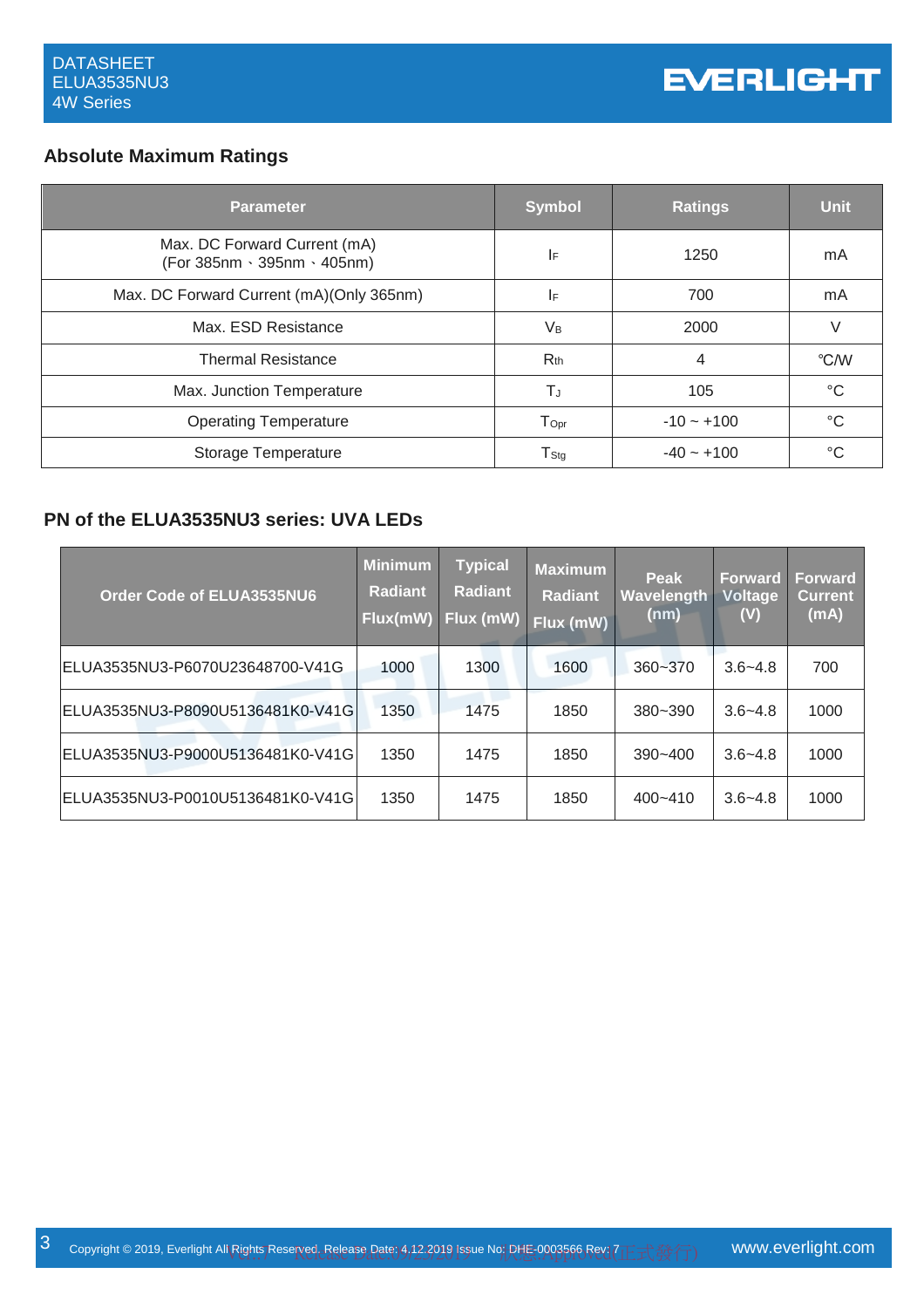#### **Product Binning**

#### **Radiant Flux Bins**

| 365 Bin Code | <b>Minimum</b><br><b>Radiant Flux (mW)</b> | <b>Maximum</b><br><b>Radiant Flux (mW)</b> |
|--------------|--------------------------------------------|--------------------------------------------|
| J2           | 1000                                       | 1200                                       |
| U3           | 1200                                       | 1400                                       |
| J4           | 1400                                       | 1600                                       |

| 385-405 Bin Code | <b>Minimum</b><br><b>Radiant Flux (mW)</b> | <b>Maximum</b><br><b>Radiant Flux (mW)</b> |
|------------------|--------------------------------------------|--------------------------------------------|
| U51              | 1350                                       | 1600                                       |
| U52              | 1600                                       | 1850                                       |

#### **Notes:**

- 1. Radiant flux measurement tolerance: ±10%.
- 2. Forward voltage bins are defined at I*F*=1000mA operation. (For 385nm、395nm、405nm)
- 3. Forward voltage bins are defined at I*F*=700mA operation. (For 365nm)

#### **Peak Wavelength Bins**

| <b>Bin Code</b> | <b>Minimum Peak</b><br>Wavelength (nm) | <b>Maximum Peak</b><br>Wavelength (nm) |
|-----------------|----------------------------------------|----------------------------------------|
| U36             | 360                                    | 370                                    |
| U38             | 380                                    | 390                                    |
| U39             | 390                                    | 400                                    |
| U40             | 400                                    | 410                                    |

#### **Notes:**

- 1. Peak Wavelength measurement tolerance: ±1nm.
- 2. Forward voltage bins are defined at I*F*=1000mA operation. (For 385nm、395nm、405nm)
- 3. Forward voltage bins are defined at I*F*=700mA operation. (For 365nm)

#### **Forward Voltage Bins**

| <b>Bin</b> | <b>Minimum Forward</b><br>Voltage (V) | <b>Maximum Forward</b><br>Voltage (V) |
|------------|---------------------------------------|---------------------------------------|
| 3640       | 3.6                                   | 4.0                                   |
| 4044       | 4.0                                   | 4.4                                   |
| 111R       |                                       | 4.8                                   |

#### **Notes:**

- 1. Forward voltage measurement tolerance: ±2%.
- 2. Forward voltage bins are defined at I*F*=1000mA operation. (For 385nm、395nm、405nm)
- 3. Forward voltage bins are defined at I*F*=700mA operation. (For 365nm)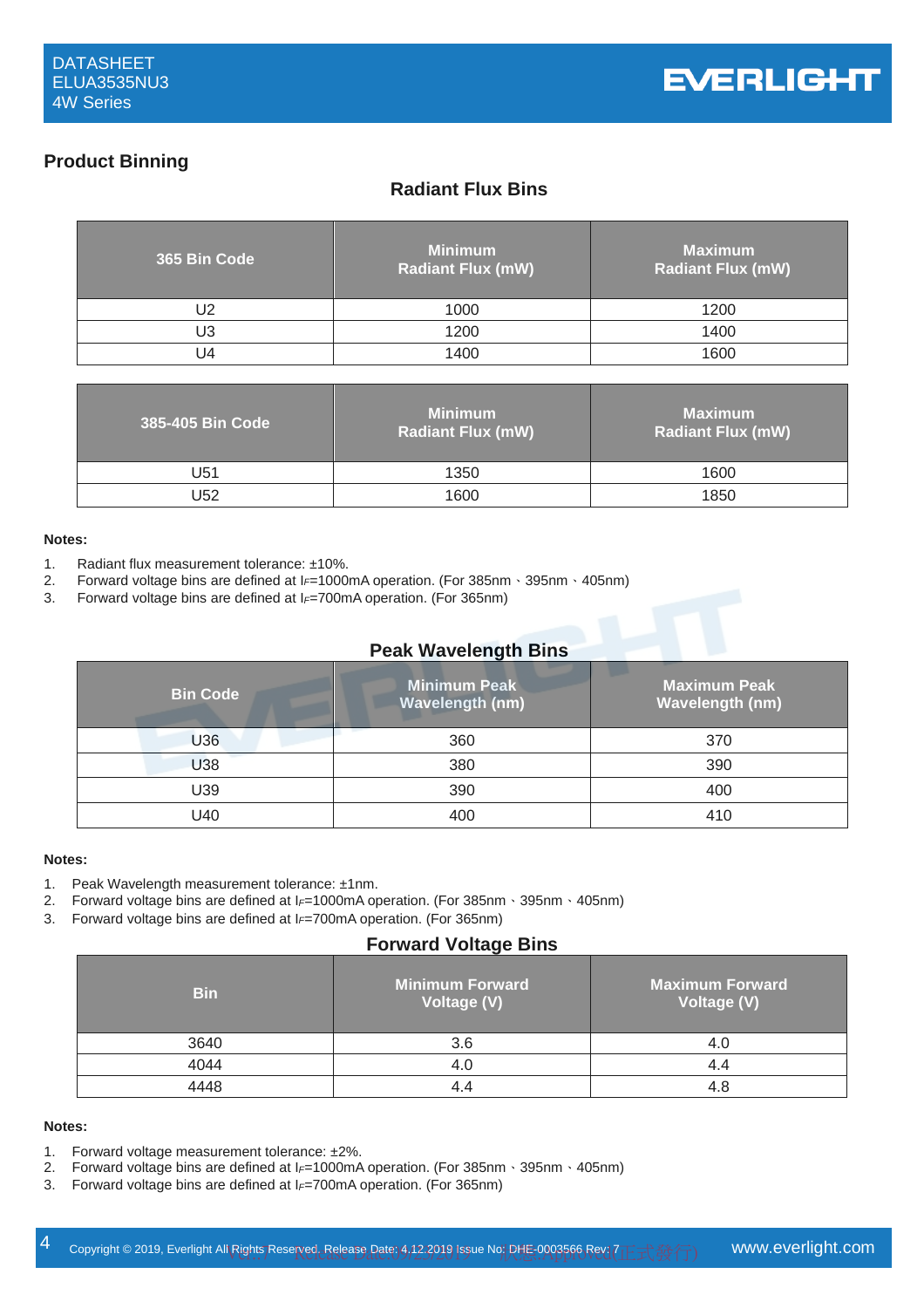# **EVERLIGHT**

#### **Mechanical Dimension**



**1.** Dimensions are in millimeters.

2.General tolerance: ±0.1mm

3.Thickness tolerance:  $\pm 0.15$ mm Unit: mm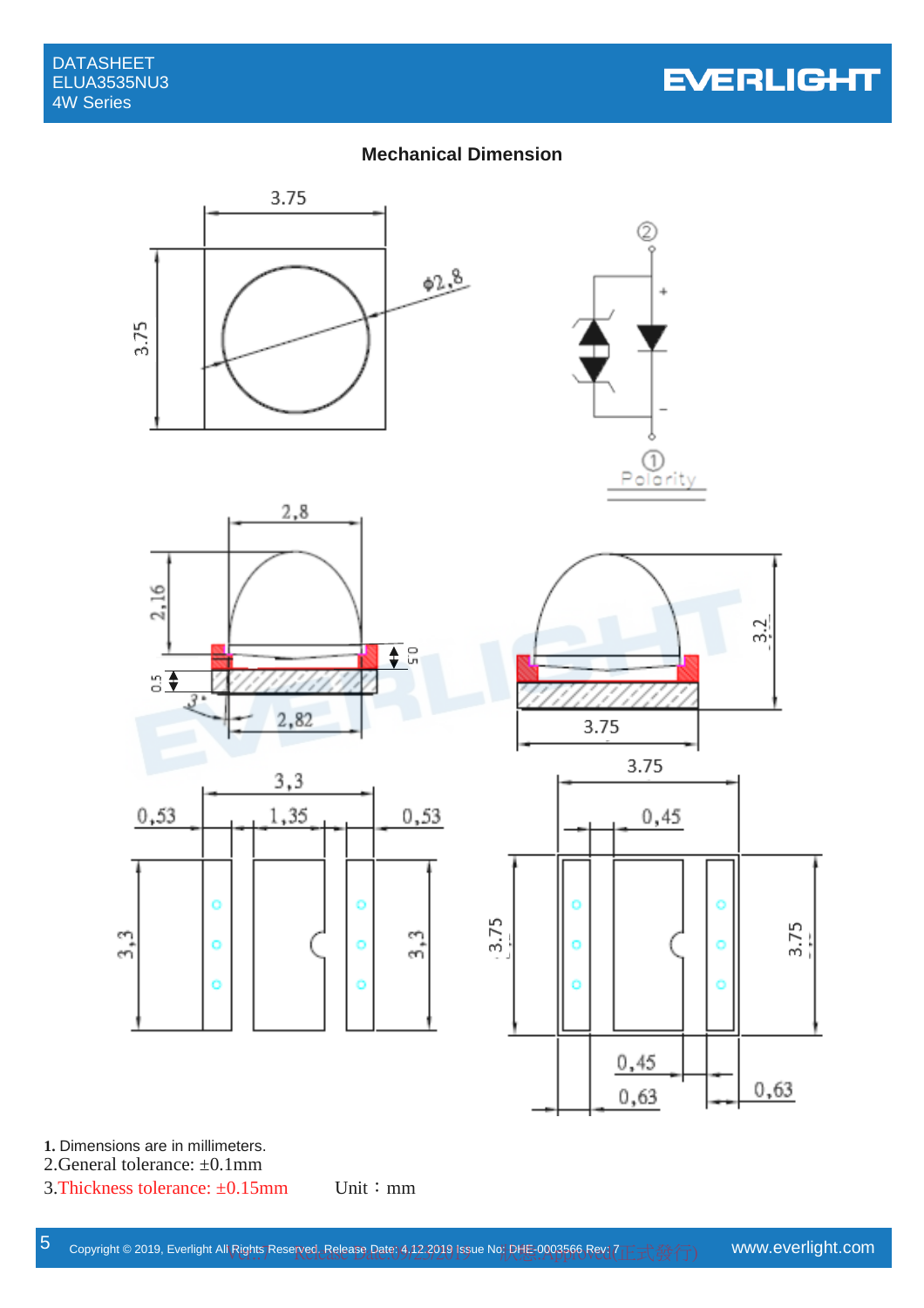

#### **Pad Configuration**

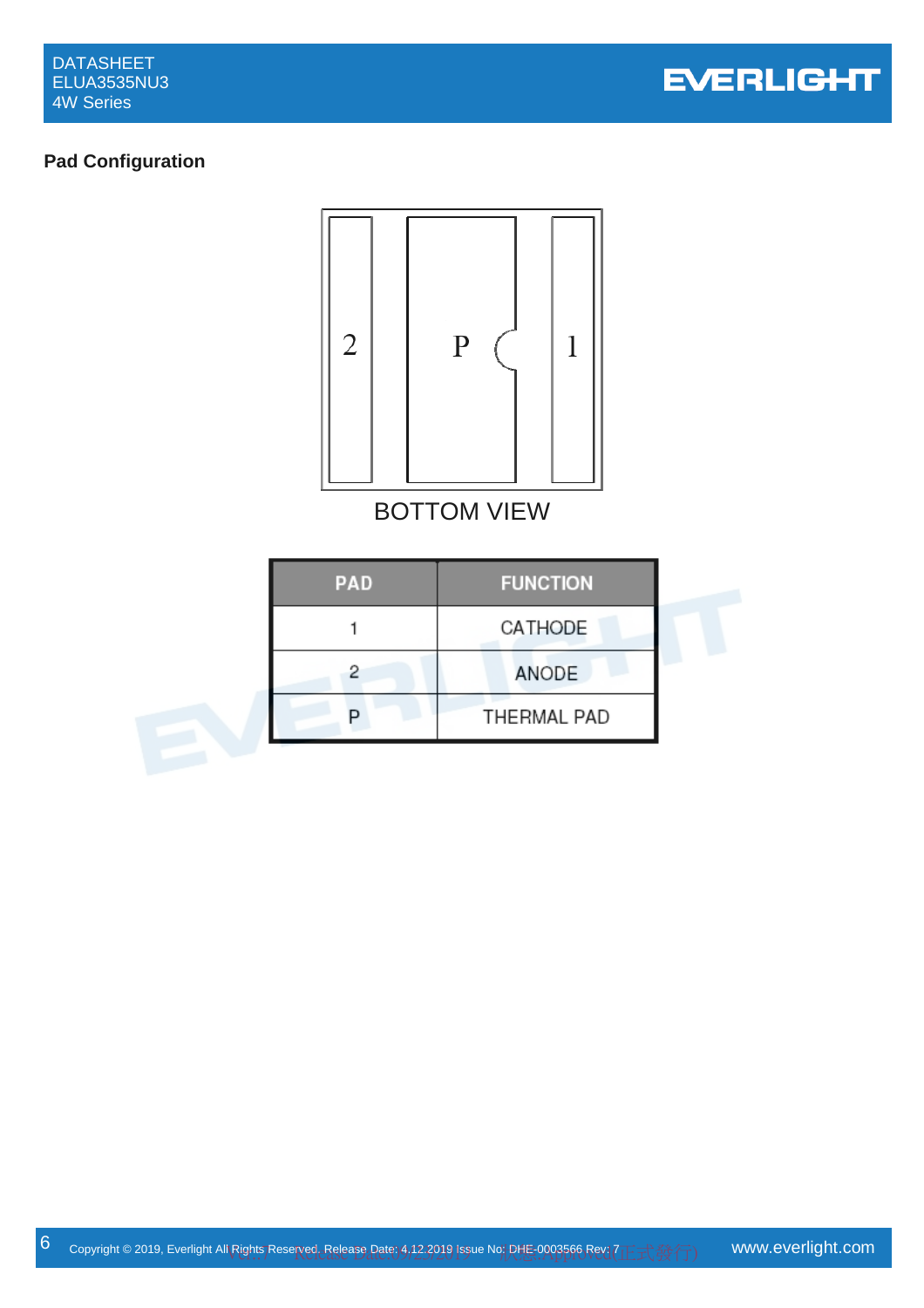

#### **Reflow Soldering Characteristics**

#### **For Reflow Process**

- a. ELUA series are suitable for SMT processes.
- b. Curing of glue in oven must be according to standard operation flow processes.



| <b>Profile Feature</b>             | <b>Lead Free Assembly</b> |
|------------------------------------|---------------------------|
| Ramp-Up Rate                       | $2-3$ °C/S                |
| <b>Preheat Temperature</b>         | 150-200 °C                |
| Preheat Time $(tS)$                | 60-120 S                  |
| Liquid Temperature $(T_L)$         | 217 °C                    |
| Time maintained above $T_L$        | $60 - 90S$                |
| Peak Temperature (T <sub>P</sub> ) | 240 <sup>+5</sup> °C      |
| Peak Time $(t_P)$                  | $Max$ 20 S                |
| <b>Ramp-Down Rate</b>              | $3-5$ °C/S                |

c. Reflow soldering should not be done more than twice.

- d. In soldering process, stress on the LEDs during heating should be avoided.
- e. After soldering, do not bend the circuit board.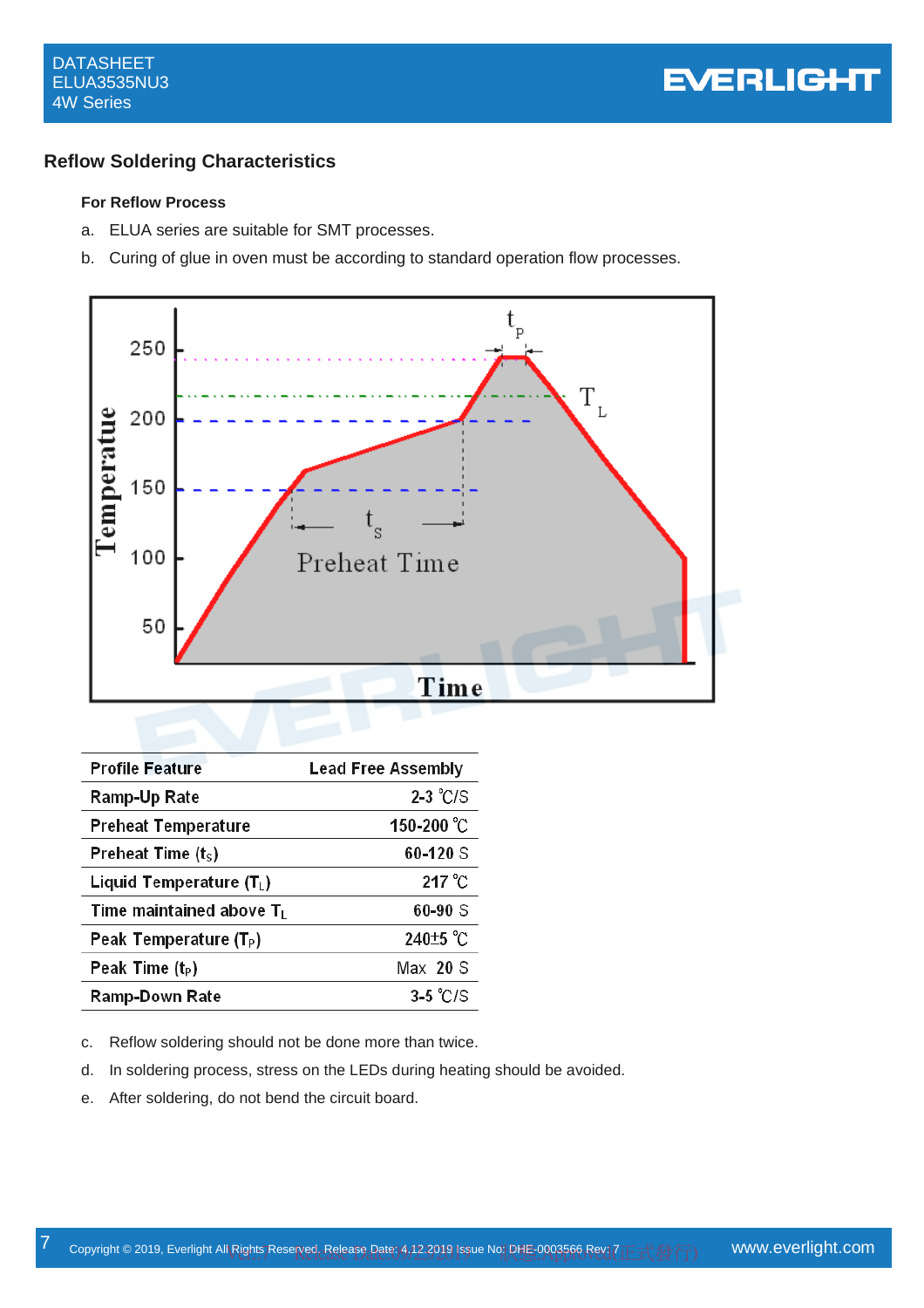







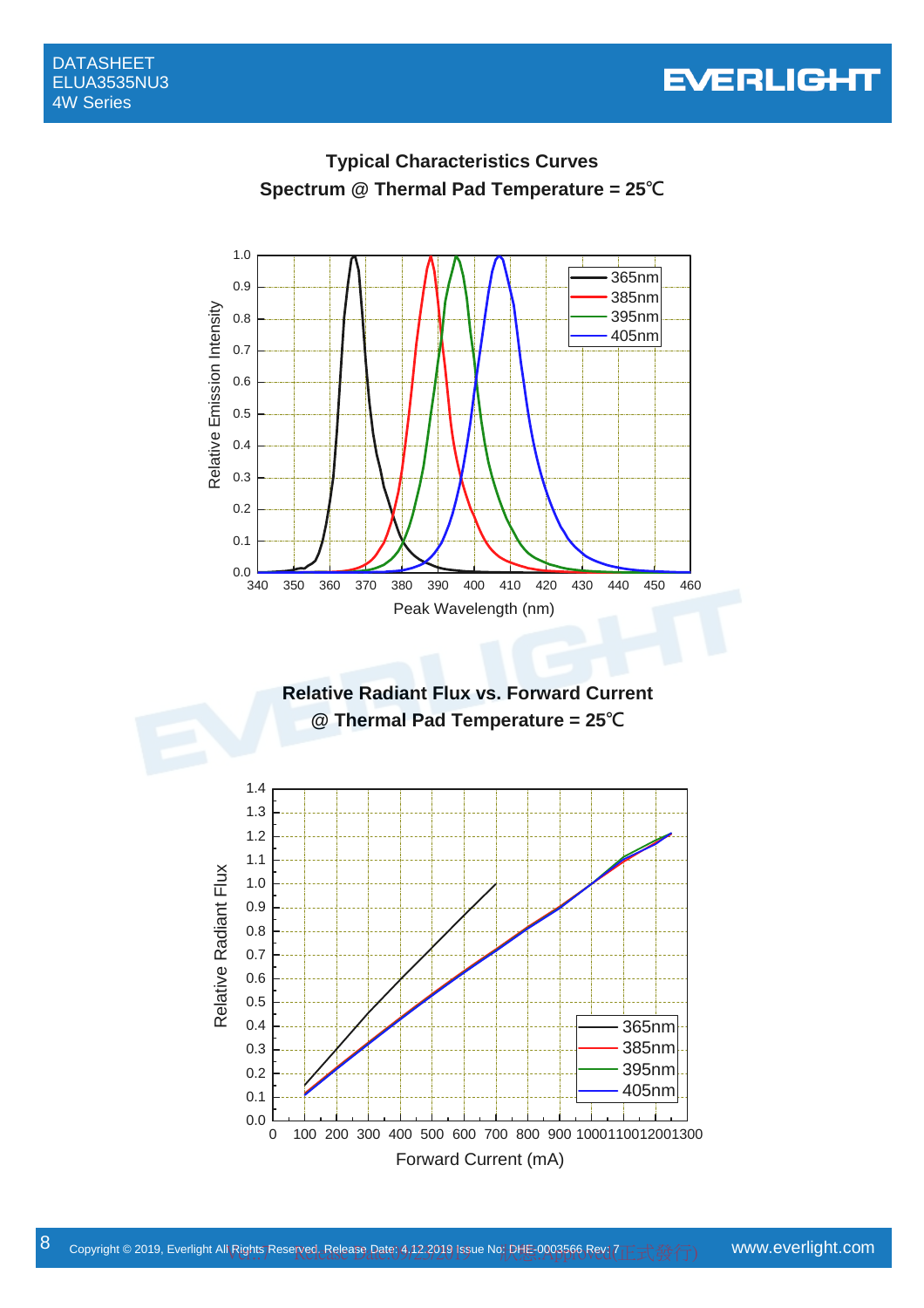

410



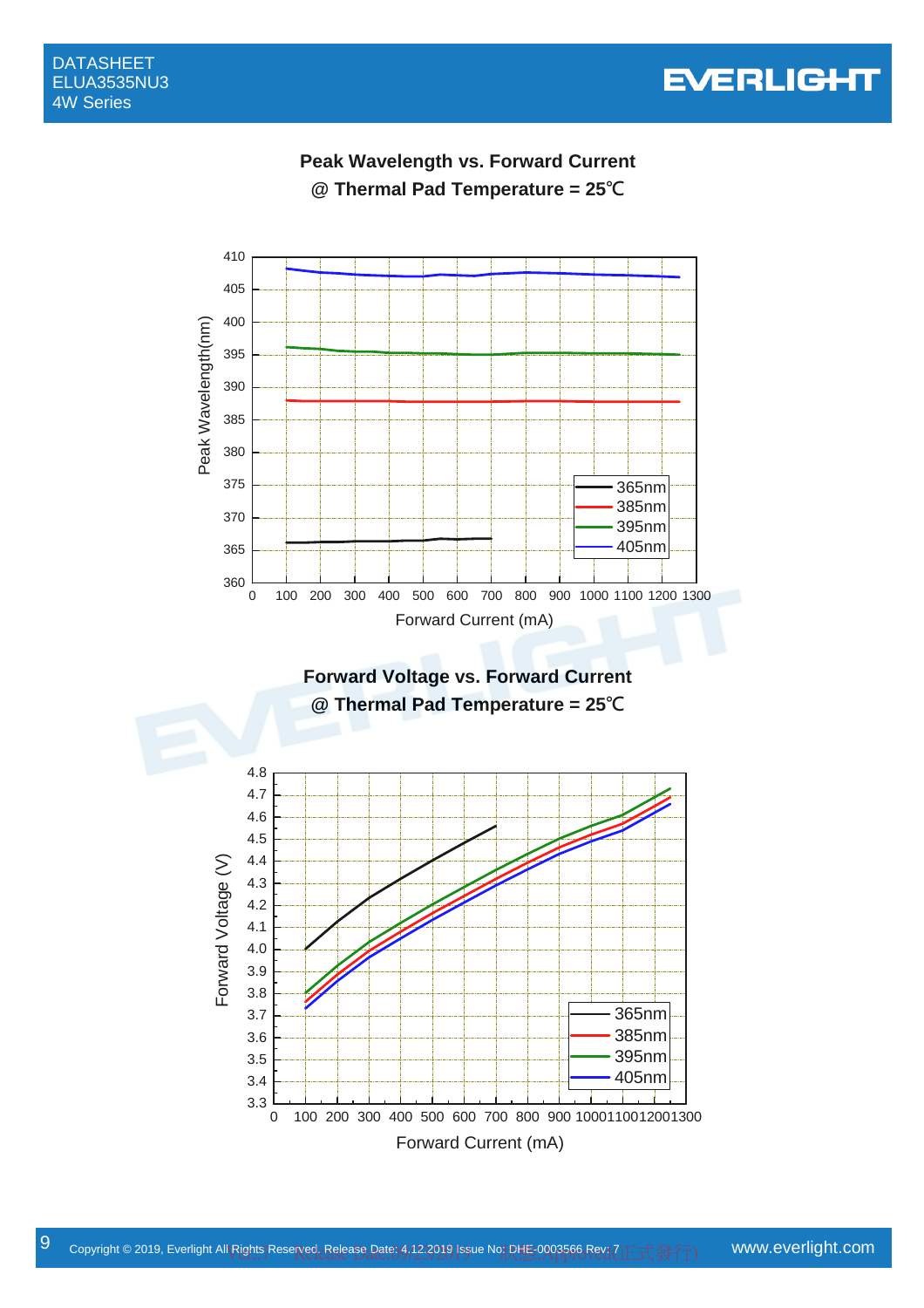# **EVERLIGHT**

## **Relative Radiant Flux vs. Ambient Temperature @ Forward Current = 1000mA (For 385nm**、**395nm**、**405nm) @ Forward Current = 700mA (For 365nm)**



**Peak Wavelength vs. Ambient Temperature @ Forward Current = 1000mA (For 385nm**、**395nm**、**405nm) @ Forward Current = 700mA (For 365nm)** 

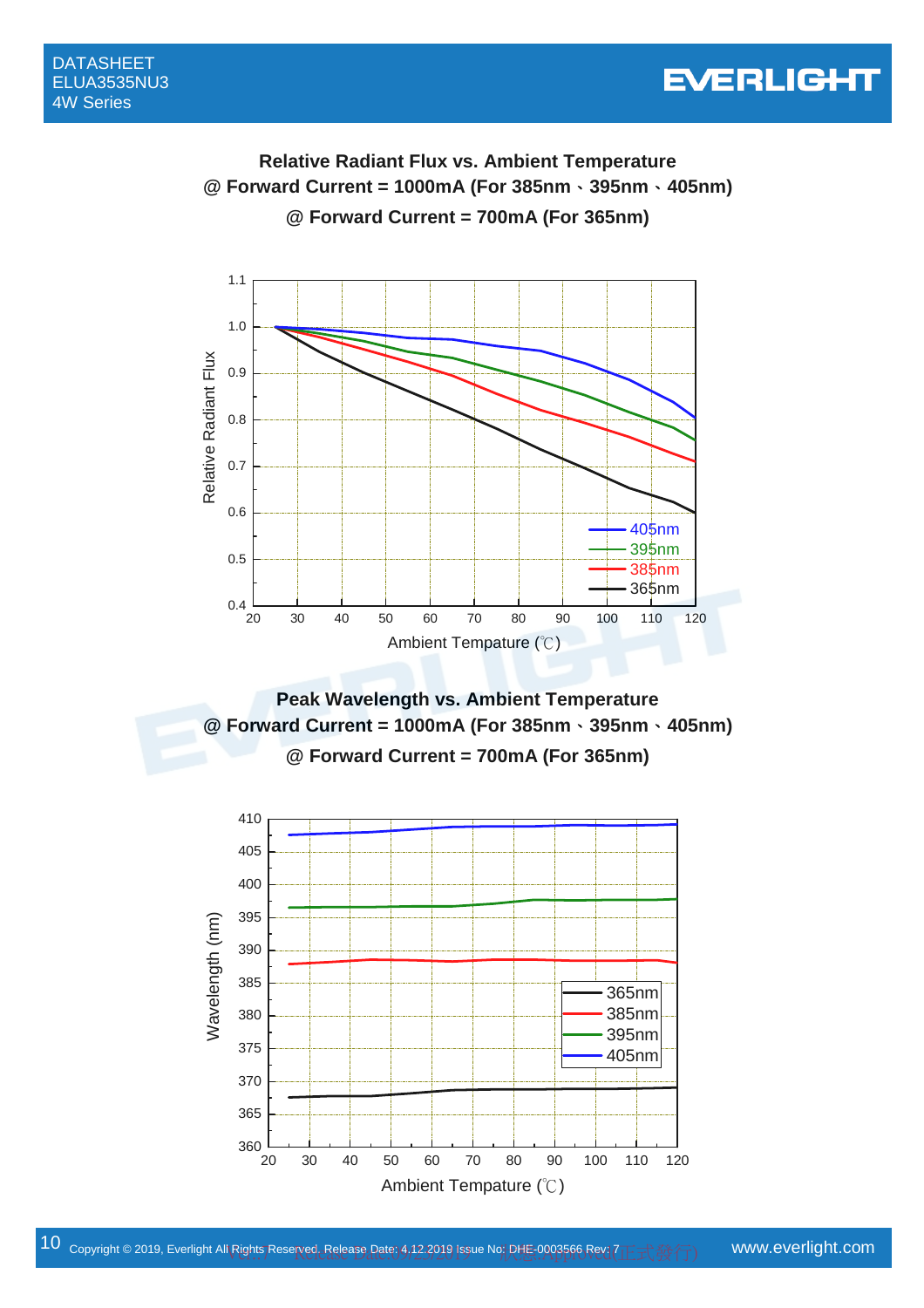## **Forward Voltage vs. Ambient Temperature @ Forward Current = 1000mA (For 385nm**、**395nm**、**405nm) @ Forward Current = 700mA (For 365nm)**

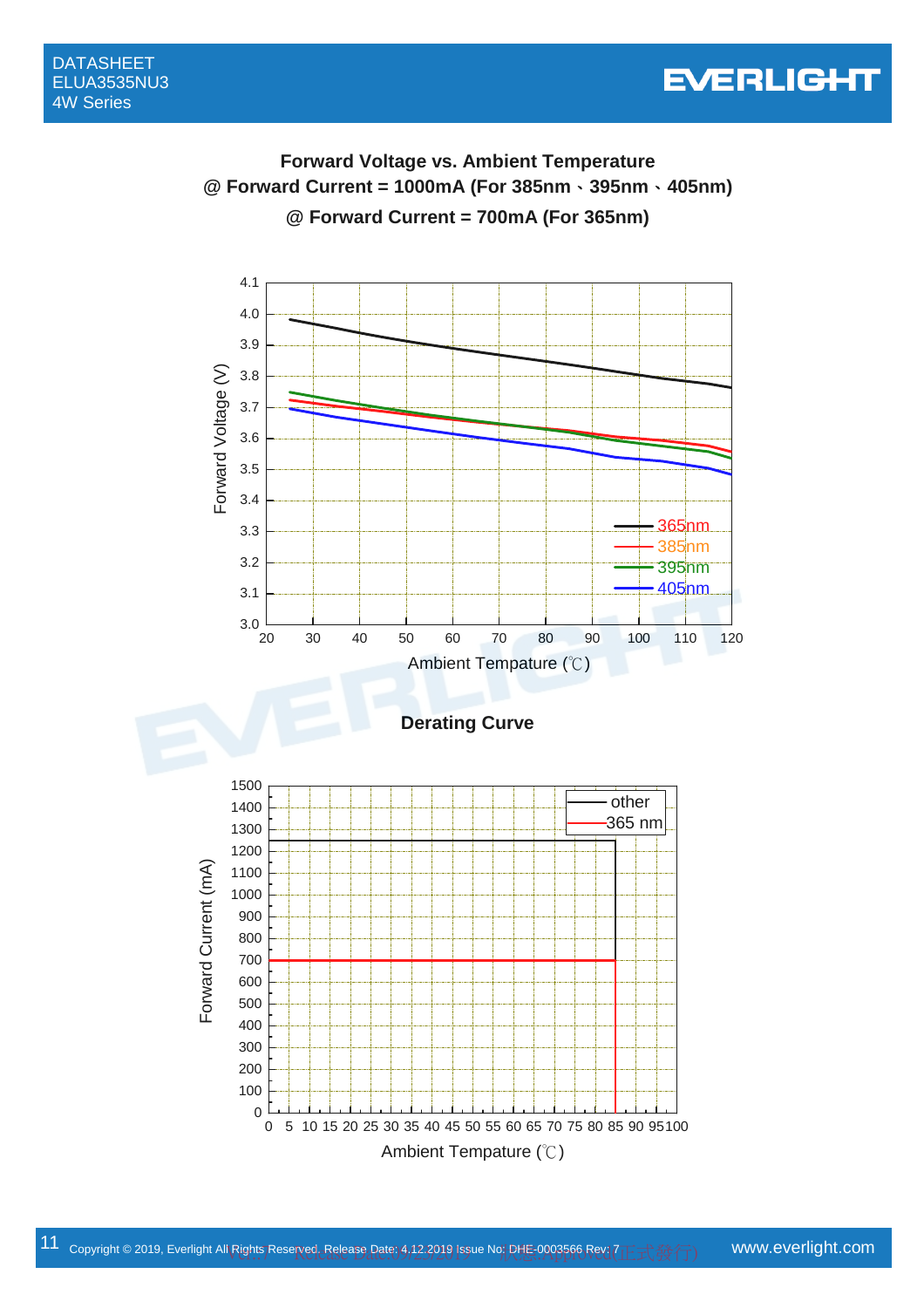





#### **Notes:**

- 1.  $2\theta_{1/2}$  is the off axis angle from lamp centerline where the luminous intensity is 1/2 of the peak value.
- 2. View angle tolerance is  $\pm 5^\circ$ .

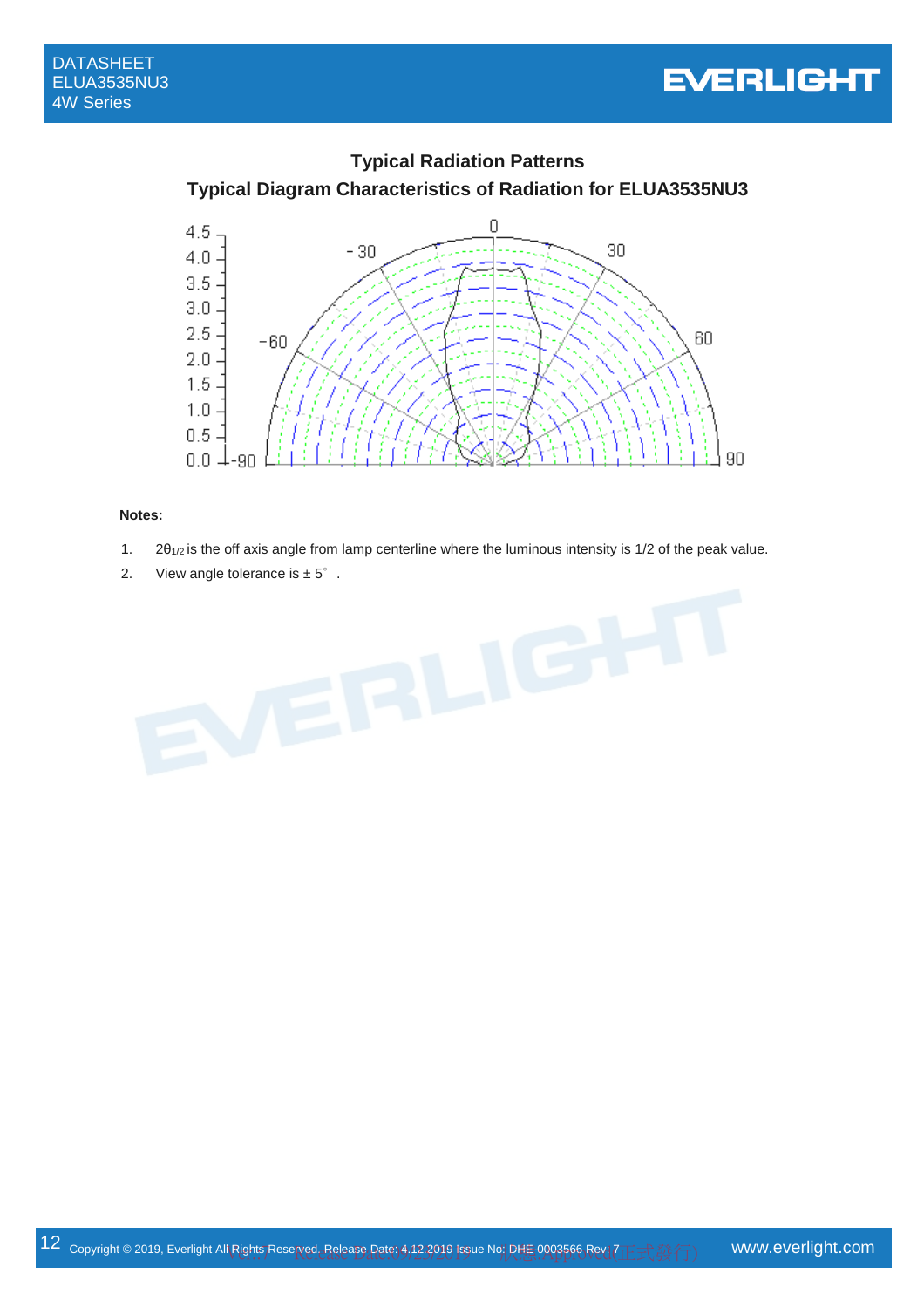



#### **Emitter Tape Packaging**

#### **Carrier Tape Dimensions as the following:**

**Reel: 400pcs**



1. Tolerance unless mentioned is  $\pm 0.1$ mm; Unit = mm

2. Packing amount is 100/200/300/400 pcs per reel

#### **Moisture Resistant Packaging**

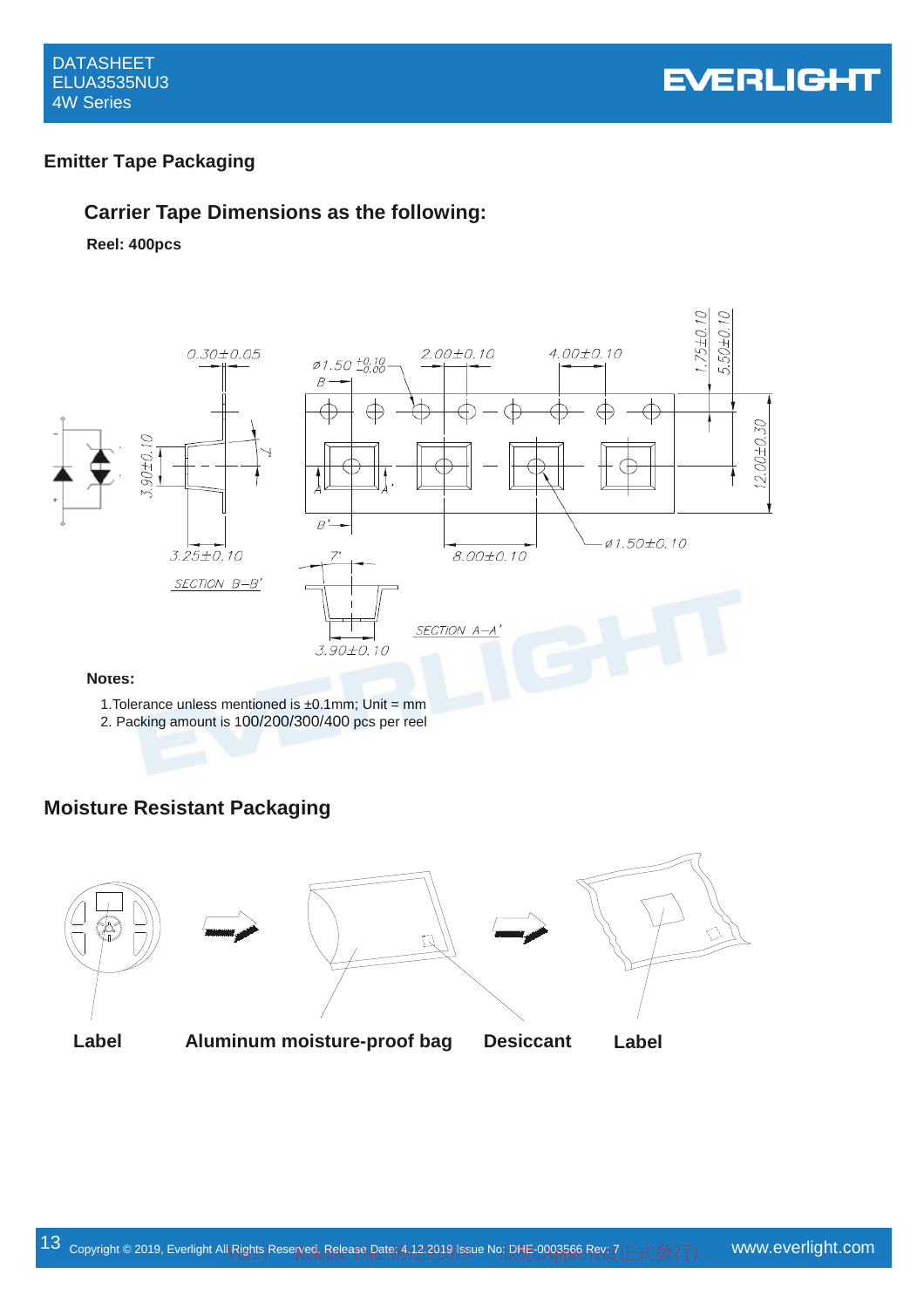

## **Emitter Reel Packaging**



#### **Notes:**

- 1. Dimensions are in millimeters.
- 2. Tolerances unless mentioned are ±0.1mm.

#### **Label Explanation Product Labeling**

|  |  | CPN: Customer Specification (when required) |
|--|--|---------------------------------------------|
|--|--|---------------------------------------------|

- P/N : Everlight Production Number
- QTY: Packing Quantity
- CAT: Luminous Flux (Brightness) Bin
- HUE: Color Bin
- REF: Forward Voltage Bin
- LOT No: Lot Number
- MADE IN TAIWAN: Production Place